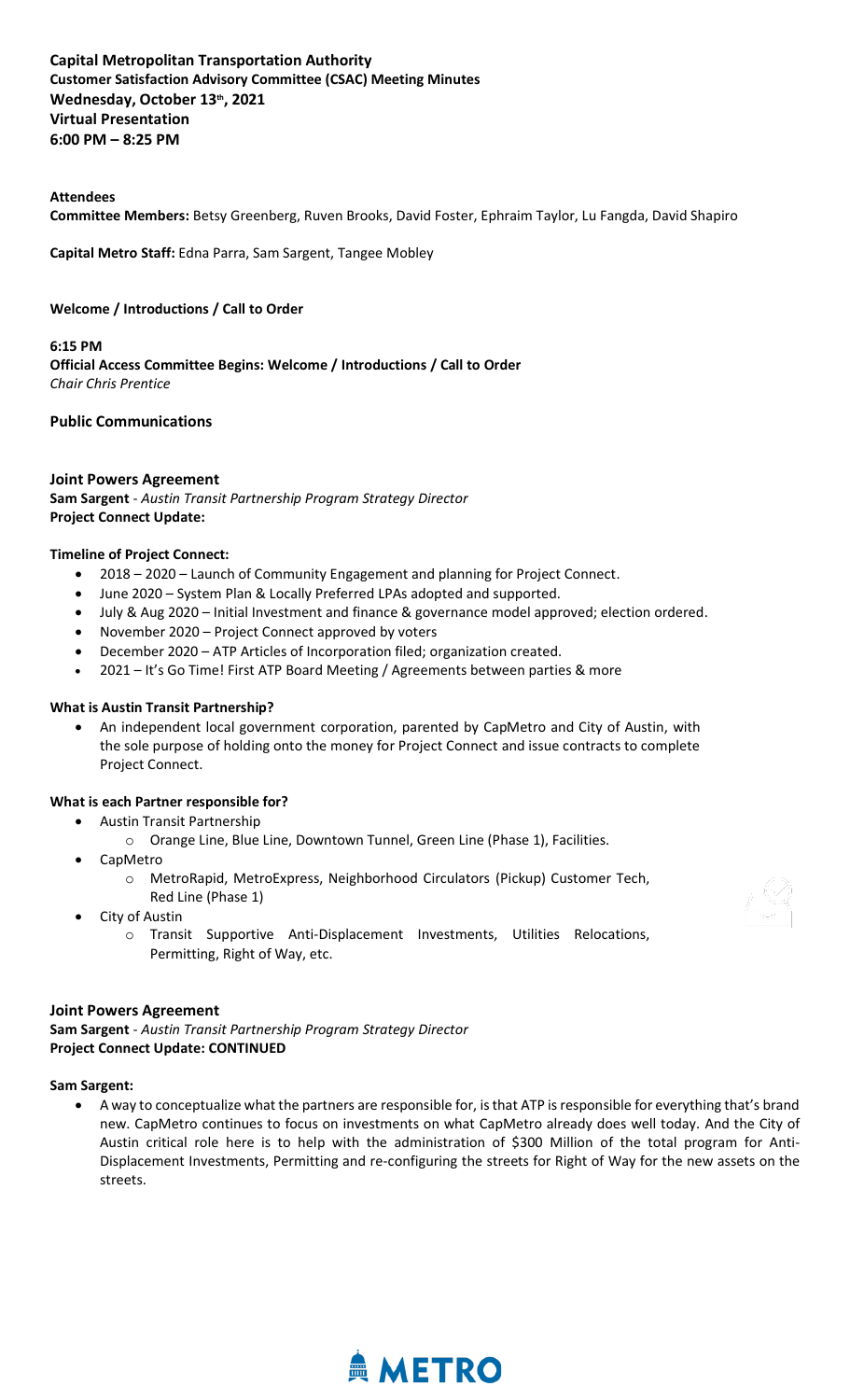

# **Timeline of Events:**

**Light Rail**

| Orange Line                             | <b>Blue Line</b>                          |
|-----------------------------------------|-------------------------------------------|
| 1-2 Years: Preliminary Engineering      | 1-2 Years: Preliminary Engineering        |
| • 2-4 Years: Final Design / Procurement | • 2-4 Years: Final Design / Procurement   |
| 4-9 Years: Construction / Commissioning | • 4-9 Years: Construction / Commissioning |
|                                         |                                           |

| <b>MetroRail</b> |
|------------------|
|------------------|

| Red Line (Commuter Rail)                                  | Green Line (Commuter Rail)                                                                                    |
|-----------------------------------------------------------|---------------------------------------------------------------------------------------------------------------|
| 1-3 Years: Final Design / Construction &<br>Commissioning | • 8-9 Years: Preliminary Engineering<br>9-10 Years: Final Design<br>10-13 Years: Construction / Commissioning |

## **MetroRapid**

| Phase 1                                            | Gold Line (Complete NEPA)                          |
|----------------------------------------------------|----------------------------------------------------|
| • $1 - 1^{1/2}$ Years: Preliminary Engineering     | $\bullet$ 1 – 2 Years: Preliminary Engineering     |
| • $1^{1/2}$ – $2^{1/2}$ Years: Final Design        | • 2-3 Years: Final Design                          |
| • $2^{1/2} - 4$ Years Construction / Commissioning | • $3 - 4^{1/2}$ Years Construction / Commissioning |

**MetroExpress & Park and Ride** - Ongoing Engineering, Procurement and Construction over the next 13 years. **MetroBus & MetroAccess** – Construction / Commissioning over the next 7 years. **Customer Tech Systems** – Procurement and Commissioning over the next 3 years **Anti-Displacement** Investments – Distributed over the next 13 years.

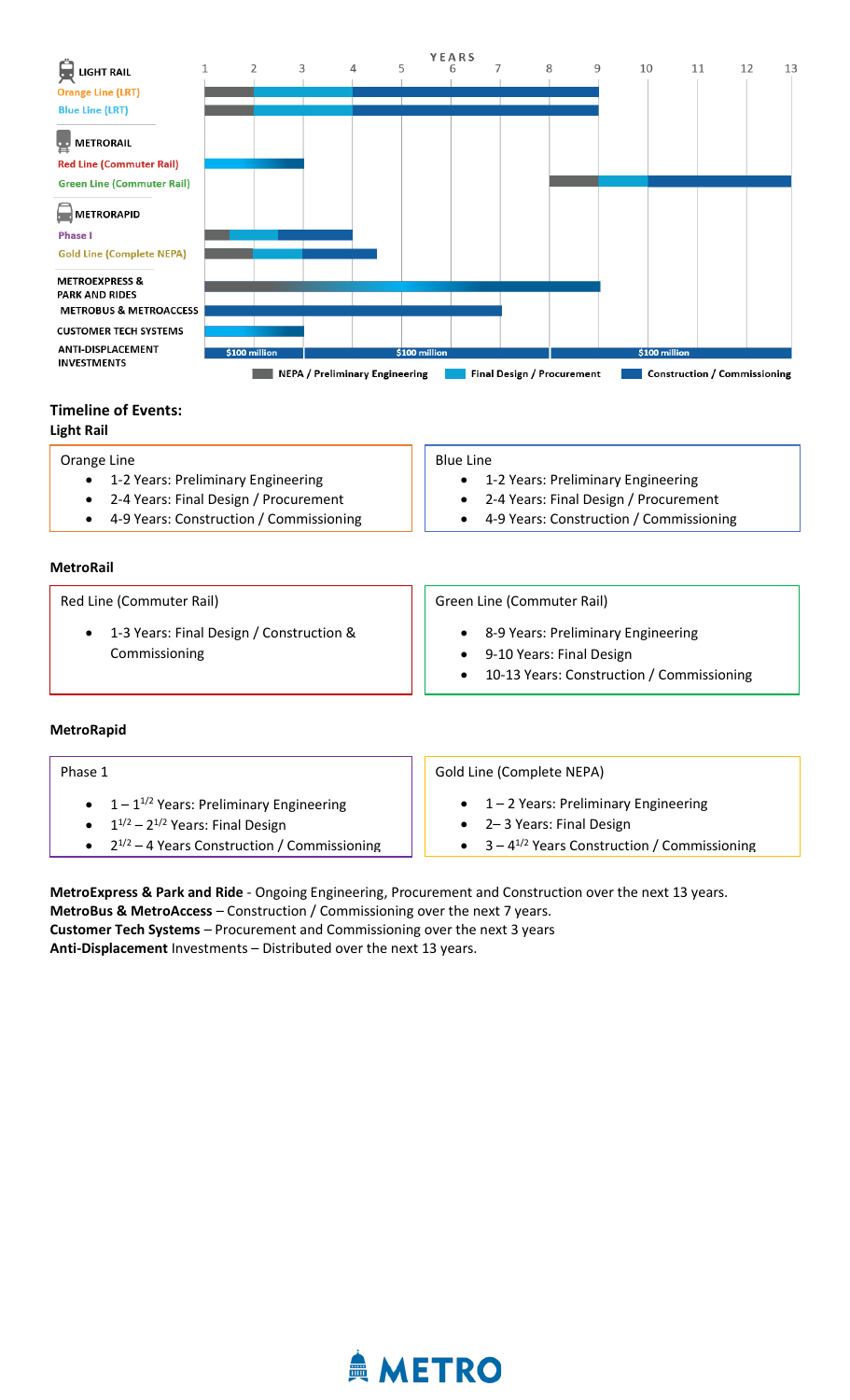#### **Joint Powers Agreement Timeline**

- **Nov 3rd, 2020** Voter Approval of Project Connect / Initial Investment
- **Spring – Fall 2021** JPA Drafting by ATP, City of Austin, Capital Metro Staff
- **Oct 4th, 2021** ATP, Cap Metro, City Council Work Session to Discuss JPA and Other Program Updates
- **Oct 5th, 2021** Virtual Public Meeting with Invited CAC, TACs, and community
- **Oct 29th, 2021** ATP, Capital Metro, City Council Meeting to Approve JPA
- **Nov 2021 – 2022** Approve Other Actions for Project Connect Implementation as Needed

#### **Joint Powers Agreement Actions to Date:**

| Date             | Purpose                                                                                                                                                                                                                                                                              | <b>Parties</b>                    |
|------------------|--------------------------------------------------------------------------------------------------------------------------------------------------------------------------------------------------------------------------------------------------------------------------------------|-----------------------------------|
| August<br>2020   | Interlocal agreement committing to the creation of the ATP local government corporation.                                                                                                                                                                                             | Capital Metro &<br>City of Austin |
| December<br>2020 | Joint resolutions creating the ATP, approving and adopting the corporations Articles of<br>Incorporation and Bylaws, and appointing the initial Board (Articles of Incorporation were<br>subsequently filed with the Attorney General's Office and Bylaws adopted by the ATP Board). | Capital Metro &<br>City of Austin |
| December<br>2020 | Amendment to the August 2020 Interlocal agreement related to the Project Connect<br>Community Advisory Committee.                                                                                                                                                                    | Capital Metro &<br>City of Austin |
| January<br>2021  | Interlocal agreement for Capital Metro to provide certain administrative and corporate support<br>functions to ATP, and for Capital Metro to implement certain projects that are part of the Project<br>Connect program.                                                             | Capital Metro &<br><b>ATP</b>     |
| March            | Interlocal agreement to transfer funding from ATP to the City of Austin for the City of Austin's                                                                                                                                                                                     | ATP &                             |
| 2021             | support in the implementation of the Project Connect transit program.                                                                                                                                                                                                                | City of Austin                    |
| March            | Interlocal agreement to transfer funding from ATP to the City of Austin for transit-supportive                                                                                                                                                                                       | ATP &                             |
| 2021             | anti-displacement programs, as required by the Contract with Voters.                                                                                                                                                                                                                 | City of Austin                    |
| July             | Interlocal agreement establishing procedures to transfer Proposition A revenue from the City to                                                                                                                                                                                      | City of Austin &                  |
| 2021             | ATP to implement Project Connect, as required by the Contract with Voters                                                                                                                                                                                                            | ATP                               |

**Sam Sargent:** Joint Powers Agreement does not exist in a vacuum, since August of last year, Capital Metro and the City of Austin have been entering into agreements related to the implementation of Project Connect. JTP is comprised of employees of both CapMetro and CoA.

#### **Documents with JPA Direction**

As a commitment to the community and the partners, certain documents required elements or terms to be included in a Joint Powers Agreement between the City of Austin, Capital Metro and Austin Transit Partnership:

- City of Austin Contract with Voters (Aug. 2020)
- Capital Metro Community Commitment Resolution (Aug. 2020)
- Interlocal Agreement between the City of Austin and Capital Metro regarding ATP (Aug. 2020) and Creation of ATP Resolutions (Dec. 2020)

#### **JPA Requirements**

| <b>City of Austin</b><br><b>Contract with</b><br><b>Voters</b>                     | Transfer tax revenue for FY 20-21 from City to ATP and<br>establish a procedure to transfer tax revenue on an annual<br>basis that provides a proportional amount. | Interlocal agreement between the City of Austin and ATP<br>(July 2021).                                                                                                                                                                                          |
|------------------------------------------------------------------------------------|--------------------------------------------------------------------------------------------------------------------------------------------------------------------|------------------------------------------------------------------------------------------------------------------------------------------------------------------------------------------------------------------------------------------------------------------|
| <b>Capital Metro</b><br><b>Community</b><br><b>Commitment</b><br><b>Resolution</b> | CapMetro to to dedicate the balance of the Capital Expansion<br>Fund and certain revenue as long-term program<br>contribution.                                     | Interlocal agreement between Capital Metro and ATP; and<br>CapMetro's FY22 Budget Approval, anticipated<br>on.<br>September 27, 2021.                                                                                                                            |
|                                                                                    | CapMetro to transfer funds received from grant agreements<br>with US DOT to ATP.                                                                                   | CapMetro submitted and was approved to enter into project<br>development for MetroRapid Expo and Pleasant Valley lines,<br>and Orange and Blue Line grant. CapMetro and ATP to<br>develop and execute grant-specific ILAs upon FTA grant<br>approval.            |
|                                                                                    | continue<br>design,<br>CapMetro<br>construction<br>to<br>and<br>implementation and ongoing operation and maintenance of<br>Project Connect in future fiscal years. | CapMetro's FY 21 and FY 22 budget includes various design<br>and construction contracts to support the program.<br>CapMetro participates in ATP design work to ensure<br>operational readiness. Future ILAs for operations and<br>maintenance will be necessary. |

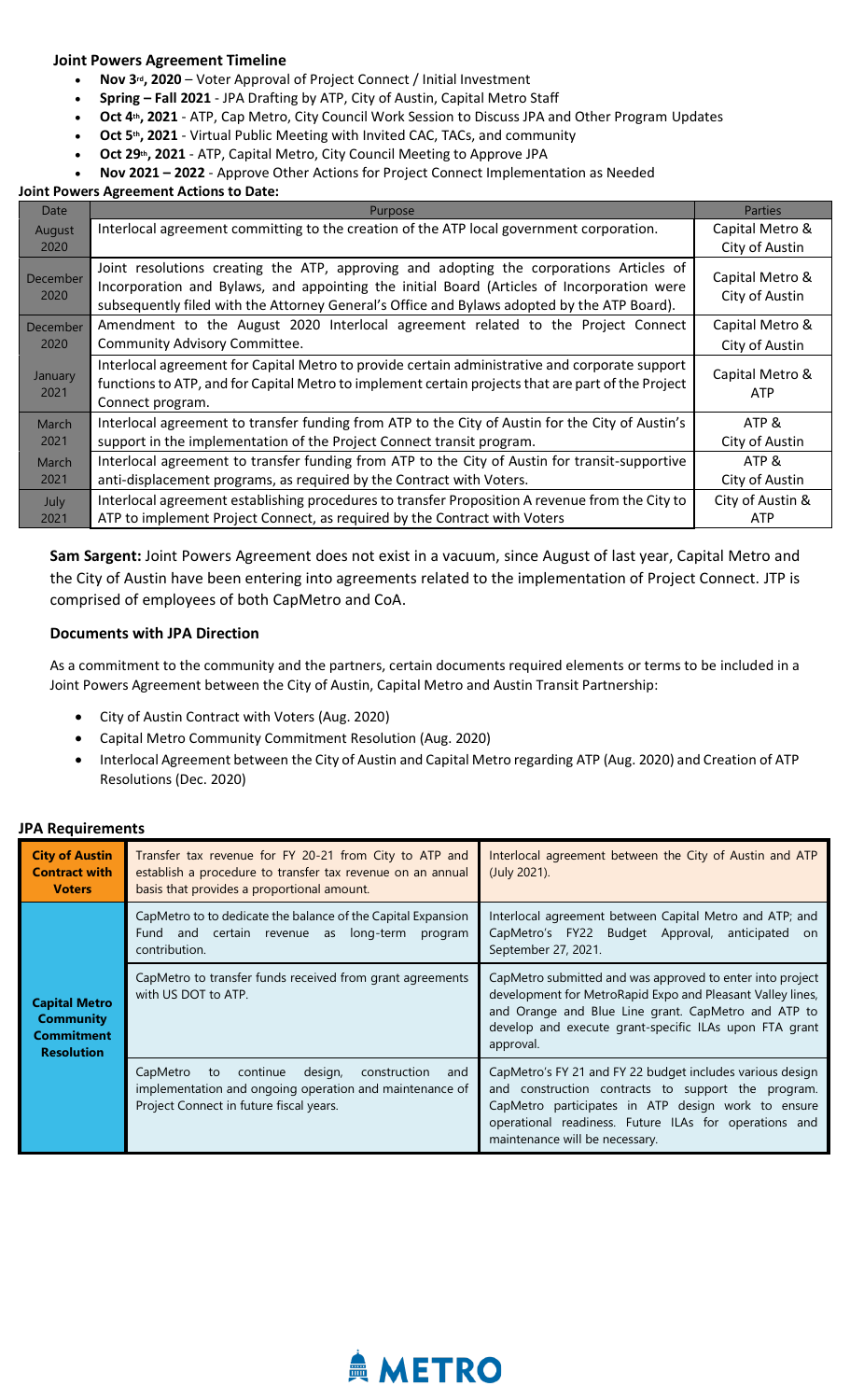## **JPA Requirements**: **CONTINUED**

|                                                                                                           | in the Better Builder Program <sup>®</sup> or a similar program with these conditions in ATP construction contracts.<br>worker protections for all construction workers, including<br>City of Austin hiring goals as allowed by federal law and<br>regulations, completion of OSHA 10-hour training,<br>workers' compensation, on-site monitoring independent<br>of construction companies and their affiliates, and in<br>compliance with all applicable state, federal, and local<br>laws."<br>"A requirement that all contracts awarded by Austin<br>Transit Partnership ensure a living wage as established by<br>the City of Austin or prevailing wage under the Davis-<br>Bacon Act for all workers under the contract, ensure<br>access to healthcare and paid sick leave to the extent<br>possible, and that local workers be afforded a hiring | "A requirement that Austin Transit Partnership participate ATP Board direction is anticipated at 10/20 Board Meeting directing<br>CapMetro contracts have livable wage, workers compensation, OSHA<br>training and requirement for on-site monitoring independent of<br>construction companies.<br>ATP Board direction is anticipated at 10/20 Board Meeting directing<br>these conditions in construction contracts.<br>CapMetro MetroRapid contract contains livable wage requirement. |
|-----------------------------------------------------------------------------------------------------------|---------------------------------------------------------------------------------------------------------------------------------------------------------------------------------------------------------------------------------------------------------------------------------------------------------------------------------------------------------------------------------------------------------------------------------------------------------------------------------------------------------------------------------------------------------------------------------------------------------------------------------------------------------------------------------------------------------------------------------------------------------------------------------------------------------------------------------------------------------|------------------------------------------------------------------------------------------------------------------------------------------------------------------------------------------------------------------------------------------------------------------------------------------------------------------------------------------------------------------------------------------------------------------------------------------------------------------------------------------|
| <b>Contract with</b><br><b>Voters &amp;</b><br><b>Community</b><br><b>Commitment</b><br><b>Resolution</b> | preference where allowed by federal law and regulation."<br>"A requirement that Austin Transit Partnership take steps<br>to address potential impacts to businesses during<br>construction through development and implementation<br>of a business impact mitigation strategy that includes<br>approaches for establishing robust business outreach and<br>communications, supporting<br>business access and<br>operations, and creating effective project scheduling and<br>sequencing that minimizes the length of construction<br>impacts."                                                                                                                                                                                                                                                                                                          | Anticipated Board action on 10/20, directing staff to engage the<br>community and businesses and develop a light rail construction<br>mitigation program, to be approved by the ATP Board.                                                                                                                                                                                                                                                                                               |
|                                                                                                           | "A requirement that Austin Transit Partnership develop a<br>comprehensive program that meets the federal Board meeting.<br>Disadvantaged Business Enterprise laws and regulations<br>to ensure that maximum opportunities are available to<br>women, minority, and veteran-owned businesses and<br>small businesses to participate in Project Connect and<br>projects implemented<br>by Austin Transit<br>related<br>Partnership."                                                                                                                                                                                                                                                                                                                                                                                                                      | The ATP Board adopted a DBE goal during the September 2021 ATP<br>CapMetro Board approved a resolution funding an availability and<br>disparity study to assist CapMetro and ATP on DBE goal development<br>for future procurement.<br>DBE goals may be updated and brought back to ATP Board for<br>approval, based on the study.                                                                                                                                                       |

# **JPA Requirements Crosswalk**

|                                                                                          | ATP to present a management report at an annual joint<br>meeting.<br>responsibilities<br><b>Further</b><br>delineate<br>roles<br>of<br>and                                                                                                                                                                                                                                                                                                                                                                                                                                 | The first annual meeting will be held on October 29, 2021. The ATP<br>Executive Director will work with the partners to schedule and deliver<br>future annual meetings. The ATP Board is in the process of hiring an<br>independent auditor that will report directly to the ATP Board.<br>The Project Connect CAC has formed, held meetings and adopted                                                                                                                                                                                                                                                                                                                                                                                                                                                                                                                                                                                                                                                                                                                                                                                    |
|------------------------------------------------------------------------------------------|----------------------------------------------------------------------------------------------------------------------------------------------------------------------------------------------------------------------------------------------------------------------------------------------------------------------------------------------------------------------------------------------------------------------------------------------------------------------------------------------------------------------------------------------------------------------------|---------------------------------------------------------------------------------------------------------------------------------------------------------------------------------------------------------------------------------------------------------------------------------------------------------------------------------------------------------------------------------------------------------------------------------------------------------------------------------------------------------------------------------------------------------------------------------------------------------------------------------------------------------------------------------------------------------------------------------------------------------------------------------------------------------------------------------------------------------------------------------------------------------------------------------------------------------------------------------------------------------------------------------------------------------------------------------------------------------------------------------------------|
|                                                                                          | Community Advisory Committee.                                                                                                                                                                                                                                                                                                                                                                                                                                                                                                                                              | bylaws, based on City Council and Capital Metro Board direction via<br>Amendment 1 to the ILA related to the CAC.                                                                                                                                                                                                                                                                                                                                                                                                                                                                                                                                                                                                                                                                                                                                                                                                                                                                                                                                                                                                                           |
| <b>August 2020</b><br>CapMetro /<br><b>City</b><br><b>Interlocal</b><br><b>Agreement</b> | The JPA shall include roles and responsibilities included<br>but not limited to the following:<br>Establishment<br>functions,<br>corporate<br>οf<br>responsibility and costs;<br>Financial policies;<br>2.<br>Funding allocations and procedures for use of<br>3.<br>funds for transit-supportive anti-displacement<br>strategies related to the implementation of<br>Project Connect;<br>Term and conditions of appointment of the<br>4.<br>Capital Metro President & CEO as a succeeding<br>Executive Director of the<br>Joint<br>Local<br>Government Corporation (LGC); | The 7 interlocal agreements executed to date established<br>5.<br>corporate functions, responsibility and the partners'<br>investment in the Project Connect program. The JPA will<br>reference or restate these agreements as necessary.<br>As independent organizations, ATP, CapMetro and the City<br>6.<br>shall follow Board- or Council-approved financial policies<br>related to procurements, expenditures, budgeting, etc. of<br>Project Connect components under their responsibility. The<br>JPA will include language relating to the annual review of<br>the integrated financial model for opportunities to<br>potentially accelerate or delay elements of the program.<br>Interlocal agreement between the City of Austin and ATP<br>7.<br>(March 2021).<br>The CapMetro Board approved extension of new contract<br>8.<br>w/ CapMetro CEO, which included the job duties and<br>responsibilities of the ATP Executive Director, in December<br>2020. The CapMetro Board and ATP Board shall define<br>terms & conditions under which the ATP Board will appoint<br>succeeding Executive Directors and evaluate performance. |
|                                                                                          | The JPA shall include roles and responsibilities included                                                                                                                                                                                                                                                                                                                                                                                                                                                                                                                  | 5. Staff are developing a Utilities Rules of Practice (UROP); direction                                                                                                                                                                                                                                                                                                                                                                                                                                                                                                                                                                                                                                                                                                                                                                                                                                                                                                                                                                                                                                                                     |

| but not limited to the following:<br>5. Utility and right of way agreements;                                   | to use the UROP is included in the JPA. Additional partnership<br>agreements related to right of way and real estate may be needed as<br>the program progresses. |
|----------------------------------------------------------------------------------------------------------------|------------------------------------------------------------------------------------------------------------------------------------------------------------------|
| 6. Design review and permitting standards;                                                                     | 6. Concurrent action on Oct. 29 will include direction to staff<br>regarding design review and permitting                                                        |
| 7. Development of a Disadvantaged Business Enterprise<br>program consistent with federal laws and regulations; | 7. DBE is covered above.                                                                                                                                         |
| 8. Development of worker safety and wage requirements;<br>and                                                  | 8. Worker safety and wage requirements are covered above.                                                                                                        |
| 9. A community engagement process.                                                                             | 9. The JPA includes language with principles and commitments<br>related to community engagement for the program.                                                 |
|                                                                                                                |                                                                                                                                                                  |

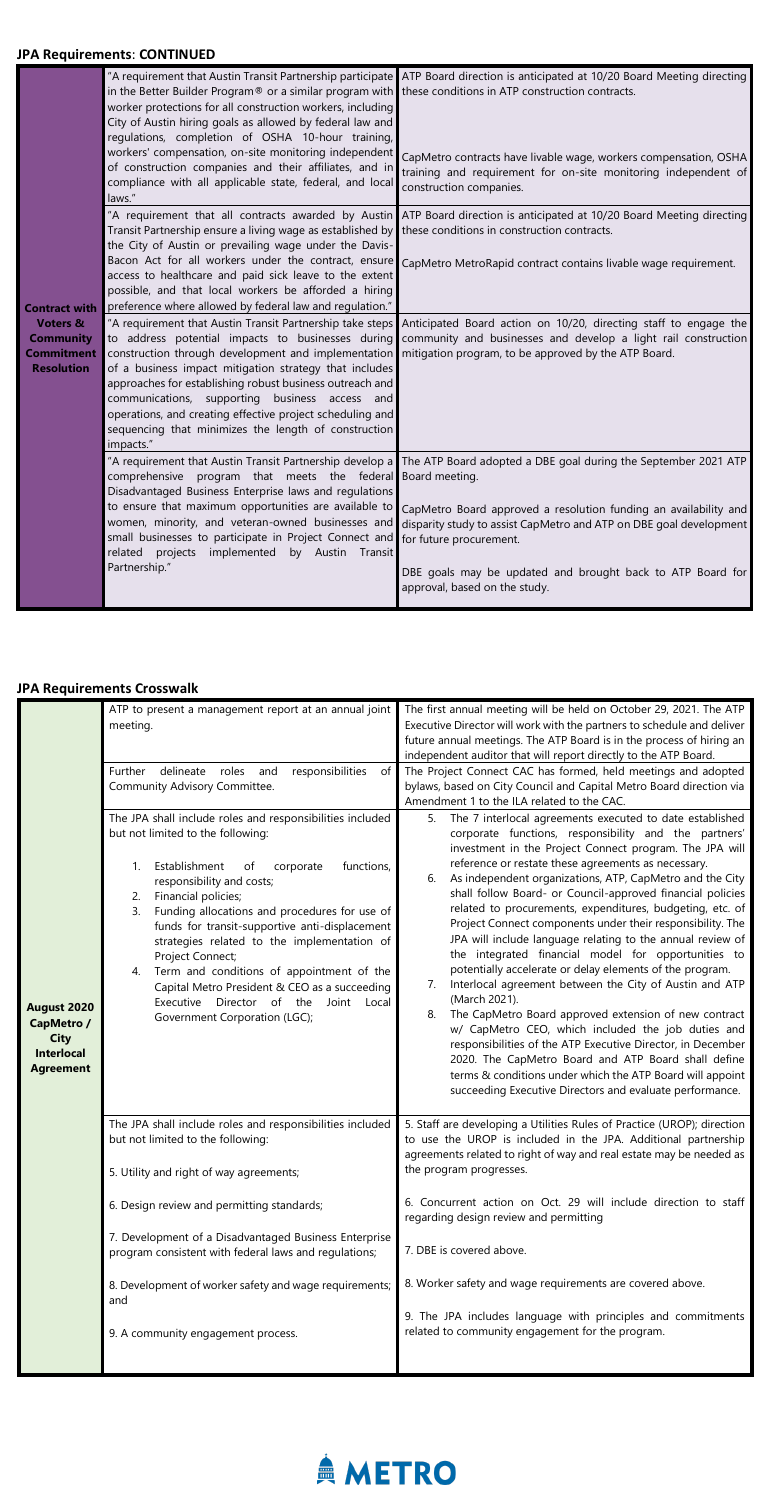## **October 29th Action Item Summary Components of our Partnership:**

- ATP Board Action:
	- o Resolution supporting COA staff direction & Predictability Ordinance
- Capital Metro Board Action:
	- o Resolution supporting COA staff direction & Predictability Ordinance
- City of Austin Action:
	- o Resolution directing staff regarding permitting and regulations
	- o Predictability Ordinance
- Tri-Party Action:
	- o Joint Powers Agreement

# **Looking Ahead**

- October  $5<sup>th</sup> 28<sup>th</sup>$  2021
	- o Meetings with Technical Advisory Committees, Project Connect Community Advisory Committee, stakeholders, etc., regarding the partnership agreements.
- October  $5<sup>th</sup>$  2021
	- o Virtual Public Meeting for the community to learn more about the partnership agreements.
	- o Video of meeting will be posted on [www.ProjectConnect.com](http://www.projectconnect.com/)
- October 6<sup>th</sup>
	- o ATP Engineering, Architecture, Construction (EAC) Technical Advisory Committee (TAC) **and**  Capital Metro Access Advisory Committee
- October 7<sup>th</sup>
	- o Community Advisory Committee (CAC) **and** ATP Planning, Sustainability, Equity (PSEC) TAC
- October 13<sup>th</sup>
	- o Capital Metro Customer Satisfaction Advisory Committee
- October 29<sup>th</sup>
	- o Project Connect Ambassador Network (PCAN) meeting
	- o Tri-party meeting of the City Council, Capital Metro Board and Austin Transit Partnership Board
	- o Presentation of the first annual management report
	- o Action on the partnership agreement (JPA) and concurrent items

# **Questions and Comments**

- [Feedback@CapMetro.org](mailto:Feedback@CapMetro.org)
- **Betsy Greenberg:** I believe in some areas there will be imminent domain. Is that the responsibility of the City of Austin? **Sam Sargent:** The CoA and CapMetro both have imminent domain authority and right now, CapMetro would be the one exercising most of those rights. There may be instances where it would make more sense for the CoA to have authority, but for consistency and because this is a transit project, most of imminent domain will be handled by CapMetro.

## **Blue Line Design Overview**

**Sam Sargent -** *Austin Transit Partnership Program Strategy Director* **The Geometry of Transit**

- We are expecting 4 million residents in Austin by 2040. Even with EV's or Autonomous vehicles, there isn't enough space for continual car growth, Mass Transit is the most effective option.
- Currently we are at 15% design.
- 2024 2028 Construction
- 2028 2029 Opening
- Trams should not be placed on too steep of an incline Maximum of 06% incline
- Smooth turns are a necessity
- Trams get signal priority
- Goes over how intersections would work
- Stations must be straight and not curved
- Designs include traffic management
- Cars are not impeded from performing U-Turns and other cross street turns.
- Airport Section elevated to span over highways

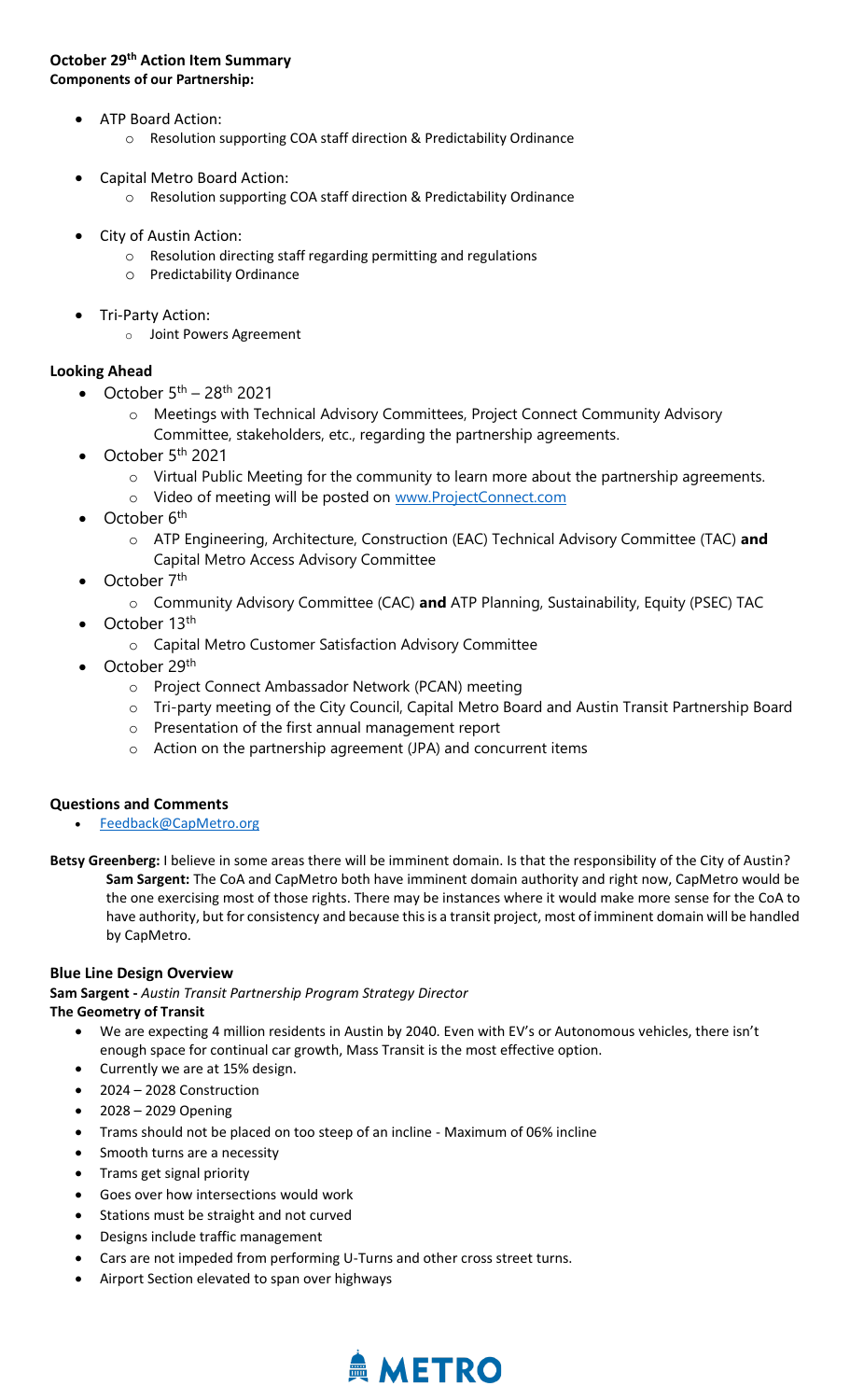# **Project Implementation**

- Fall 2020
	- o Referendum Passed
- 2021 2022
	- o Scoping **(We Are Here)**
	- o Draft Environmental Impact Statement
	- o Final Environmental Impact Statement & Record of Decision
- $2023 2024$ 
	- o Final design and contracting
- $2024 2028$ 
	- o Construction begins
	- o Service and operations testing
- 2028/2029
	- o Light Rail service begins

**Sam Sargent**: Currently we are at 15% design and these next station concepts reflect that 15% number. We are heading into 30% design, but these concepts are subject change as time goes on.

**Sam Sargent:** There are several requirements when building the station to make sure they are effective, safe, and accessible. The incline of the station must not be greater than 6 degrees. The turning radius of the tracks should be gentle with no sharp bends. We are working with CoA to accommodate intersections that will be the least disruptive as possible. And station distance is under careful consideration to allow customers the ability to walk to stations easily so that there is adequate and reliable connectivity.

# **Light Rail Transit (Conceptual Image)**



**Sam Sargent:** This is a once in a generation opportunity to rebuild what the streets and corridors will look like and shape the future of land use and how people are getting around in the city. We are committing to accessible streets, that are safer for pedestrians, cyclists, and drivers. We are also under the concept of streetscape. Creating an aesthetic, pleasing street to be on and to look at that adds to the beauty of the city.



# **AMETRO**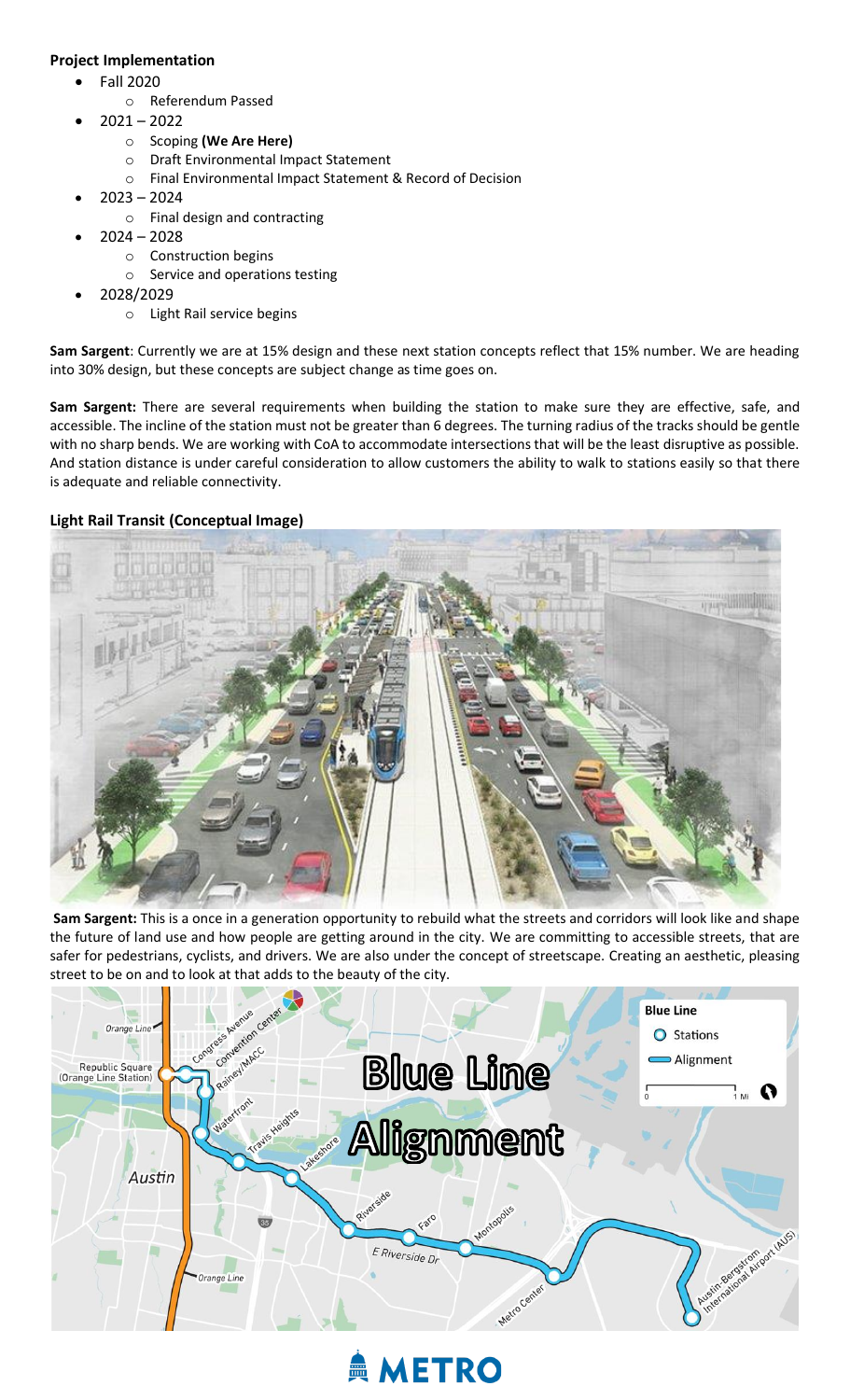## **AUS Station**

- Elevated Transitway
- Connection to future terminal expansion

# **US 183 Bridge**

- Elevated over Hwy. 183
- Center running street level along Riverside Drive
- Bridge construction a possibility to support Light Rail

# **Metro Center Station (Option 2)**

- Evaluating Park and Ride opportunities
	- o Would also help airport employees get to and from work
- Center running street level

# **Montopolis Station**

- Center street running
- Center platform station
- Developments in progress

# **Faro Station**

- Center street running
- Center platform station
- Station raised above roadway

# **Riverside Station**

- Evaluating intersection reconfiguration
- Connection to MetroRapid; evaluating transit hub and placemaking potential
- Potential for transit-oriented development
	- o Riverside Options Currently Being Designed w/ Community Input
		- Option 1: Blue Line Underpass
			- Landscaped bridge and Pleasant Valley Rd. above transitway
			- MetroRapid stops located north of E Riverside Dr. intersection
			- Through-traffic remains across Pleasant Valley
			- Option 2: At Grade Transit Plaza
				- Blue Line at-grade
				- Blue Line / MetroRapid transit plaza on E Riverside Dr.
				- Pleasant Valley through traffic diverted via elongated roundabout loop

# **Lakeshore Station**

- Center Running, side platform
- Planned development
	- $\circ$  Looking into if we can make this a center platform station. The station itself would take up less space, but would require widening around it, creating a bulb out.

# **Travis Heights Station**

- Center street running
- Station raised above roadway
- Center platform
- Roadway re-alignment
- Connections to Butler hike and Bike Trail and boulevard being evaluated

**David Shapiro**: This station seems close to the Waterfront Station, and there seems to not be too much foot traffic in this area, so what's the thinking of putting this station here?

**Sam Sargent**: If you only had the Waterfront and Lakeshore Stations, where would be a massive gap between the two, not making it very accessible to people between the area.

**David Shapiro:** Have cost benefit analysis been conducted to see if the time stopping at this station is worth the wait and cost associated with having the station here?

**Sam Sargent:** Though we are at 15% design, station positions are more planted in the design than other aspects. There might be changes in the positions in the future as we continue to get to 30% design. But as of right now, the stations are in their final position.

**David Foster**: Why is the rail alignment swing so much in the diagram?

**Sam Sargent**: The road itself will be moved over to keep the rail in the center of the road. Also, the diagram isn't a 1:1 picture of where everything will be. There are still changed being made.

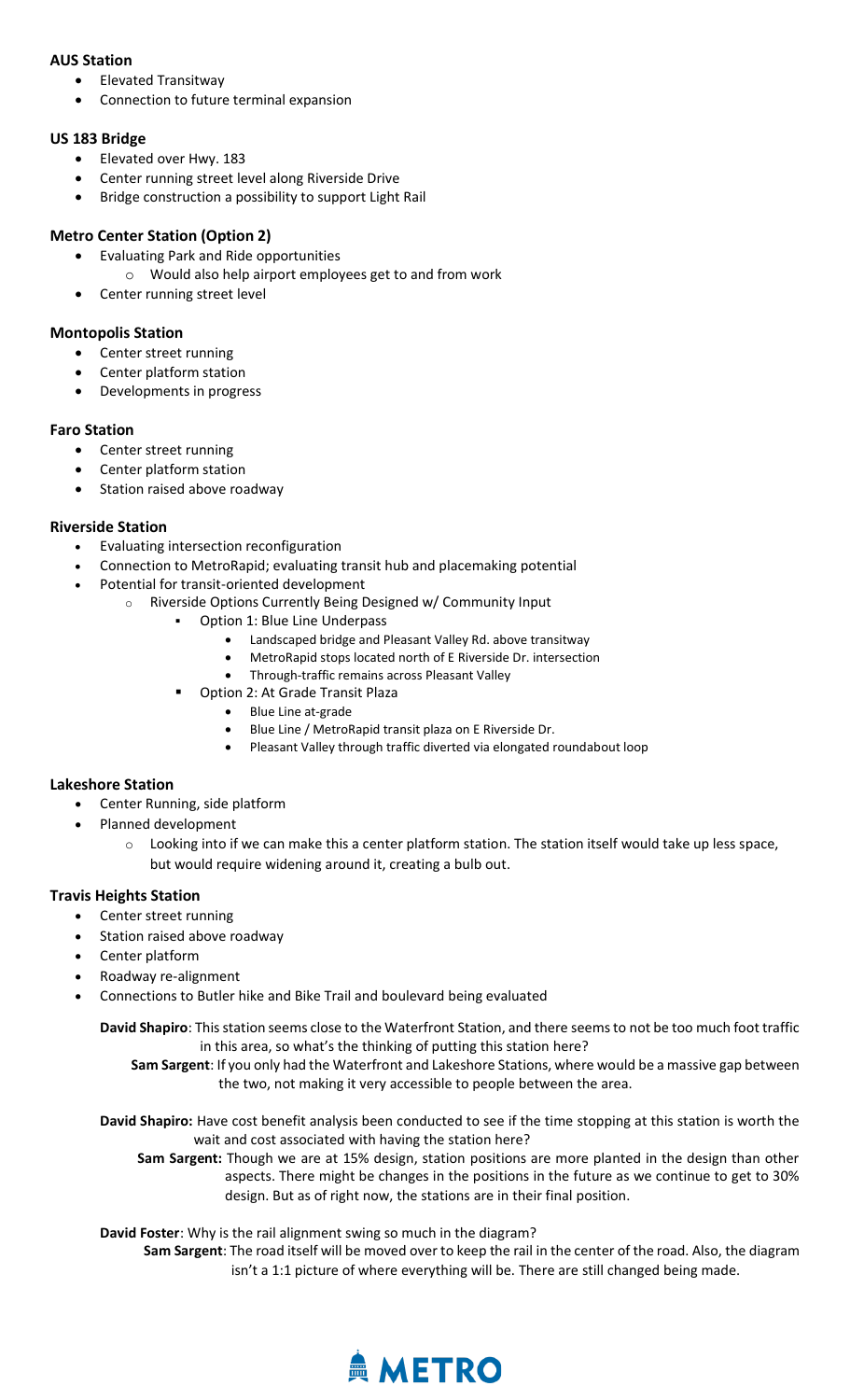## **Waterfront Station**

- Center street running along East Riverside Drive
- Potential property impacts
- Connections to Butler Hike and Bike Trail and Boardwalk being evaluated
- Side platform
- Station to be coordinated with planned development
- Rail/Bike/Ped signature bridge
- Portal transition into subway and Rainey/MACC Station
- Evaluating neighborhood and trail connections as well as pedestrian access to Rainey/MACC station

## **Rainey / MACC Station**

- Portal to subway
- Pedestrian concourses stations underground

Lu Fangda: The Trinity and 4<sup>th</sup> street intersection looks sharp, would there be massive interruptions in the surface businesses and residents

**Sam Sargent**: Depending on the tunneling method we sue, there could be interruptions above ground. We are choosing between Tunnel Boring or Cut and Cover.

**Taylor Ephraim**: How are the businesses along this line going to be affected?

**Sam Sargent**: We are working closely with local businesses and property owners and supporting them to make them aware of the changes happening, so they have plans for contingency.

**Taylor Ephraim**: Will there be connectivity from the bridge to the Hike and Bike trail? I'm just concerned about the pedestrian traffic from the trail also conflicting with the Light Rail Station.

**Sam Sargent**: We are at a very early stage for the bridge, all we have for certain is its footprint and what we want to put into it. But you are correct. How do we funnel people who aren't using the Rail onto the bridge.

## **Congress Avenue Station**

- Pedestrian concourses connecting stations underground
- Connection to future Gold Line
- Connection to Orange Line

## **Orange Line Design Overview**

**Sam Sargent** - *Austin Transit Partnership Program Strategy Director*

- The Orange line is the longest line in the system.
- Runs from Slaughter to Tech Ridge
- Currently we are at 15% design.

## **Orange & Blue Line Key Milestones**

- April 2021 National Environmental Policy Act (NEPA) Notice of Intent
- Summer 2021 Complete 15% design / Enter FTA Project Development
- Spring 2022 Draft Environmental Impact Statement (DEIS), Draft 30% Design and Cost Estimates
- Spring Summer 2022 Initial FTA Rating / Complete 30% Design and Cost Estimate
- Summer 2022 End of EIS and 30% Design Comment Phase
- Winter 2022 Final EIS (FEIS) / FTA NEPA Record of Decision (ROD)

#### **Orange Line Overview:**

- 21 miles of alignment with  $\sim$ 2-3 miles of tunnel
- Stations are Fully Accessible; Equity in terms of mobility
- Accessible Design: compliance with ADA regulations, standards and best practices
- Clear, designated accessible routes in Station Areas
- Grade separated platforms served with elevators
- Low Floor Boarding (400 ft of ADA compliant platforms)
- Intermodal connections at Transit Centers
	- Community-centered Designs **Conveniently**
	- located neighborhood stations near employment and at tractions

**Sam Sargent:** One of the main goals of this investment is to create a high-quality mobility experience for all, that has always been one of our mains goals. How do we create an equitable, sustainable accessible city that creates opportunities for everybody?

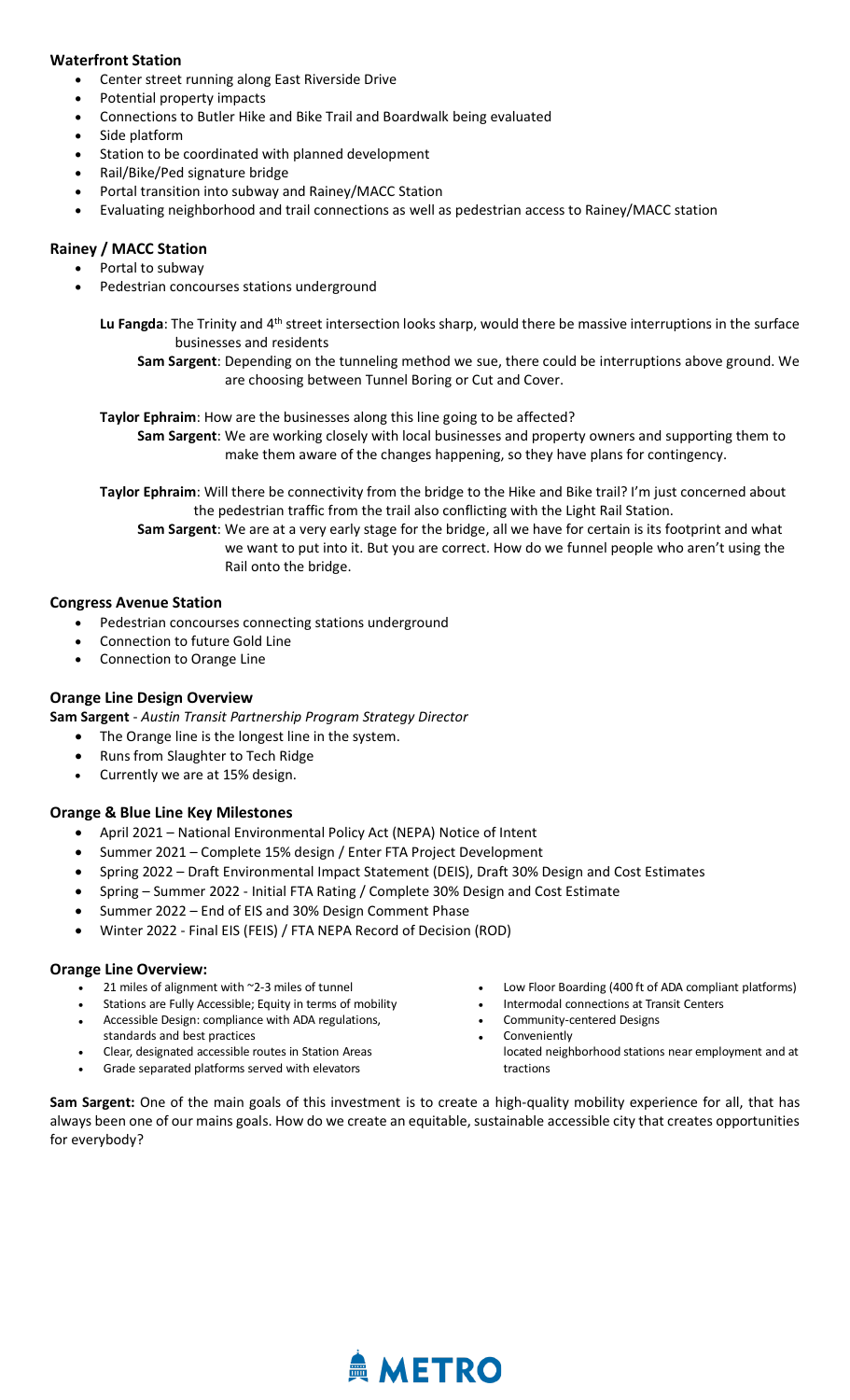## **Slaughter Station:**

- New Park and Ride located off Congress Ave.
- Street level with signaled crossing
- Track and roadway elevated over Boggy Creek

# **William Cannon Station**

- Southbound platform
- Northbound platform
- Track at street level and in the center

# **Stassney Station**

- Shift from middle to side of existing roadway
- New Park and Ride north of Stassney Lane intersection
- Elevated track to avoid Williamson Street
- Transition to center track south of Sheraton

**David Shapiro**: Why is the Stassney station and as well as stretch of track north and south isn't aligned with the street?

**Sam Sargent**: Part of it is to create sufficient space for a Park and Ride and also a storage track, so we can more efficiently feed trams into the system.

## **South Congress Transit Center Station**

- Transition to elevated transitway south of St. Elmo Rd.
- Elevated station at South Congress Transit Center
- Transitway stays elevated over SH 71 / Ben White Blvd.

# **St. Edward's Station**

- Tracks return to street level just south of Alpine St.
- Southbound platform
- Northbound platform

# **Oltorf Station**

- Center platform station south of Oltorf St.
- Historical building will not be impacted

# **SoCo Station – 1 of 2 Options**

• Multiple design options under construction which could impact the vertical alignment, station location and location of south portal

# **Auditorium Shores**

- Underground transit way and station throughout viewshed
- Station access point north of 1<sup>st</sup> street
- Tunnel aligns with Guadalupe

# **Republic Square Station**

- Roadway improvements included
- Underground transitway and station a minimum of three entrances

# **Government Center / Capitol West Station – 1 of 3 Options**

- Underground transitway and station
- Multiple design options under consideration for Government Center / Capitol West Station location

# **North Portal – 1 of 2 Options**

• Multiple design options under consideration which could impact the location of the north portal

# **UT Mall Station – 1 of 3 Options**

- Multiple design options under considerations in Drag area; all options would include some reduction of vehicle travel lanes through the Drag
- All options show UT Mall in the center, in the same general area

## **Hemphill Park Station – 1 of 3 Options**

- Multiple design options under consideration in Drag are continue
- Connection added between Dean Keeton and San Antonio
- Proposed center station
- Reconfiguration of 29<sup>th</sup> and Guadalupe intersection
- Realignment of 30th Street

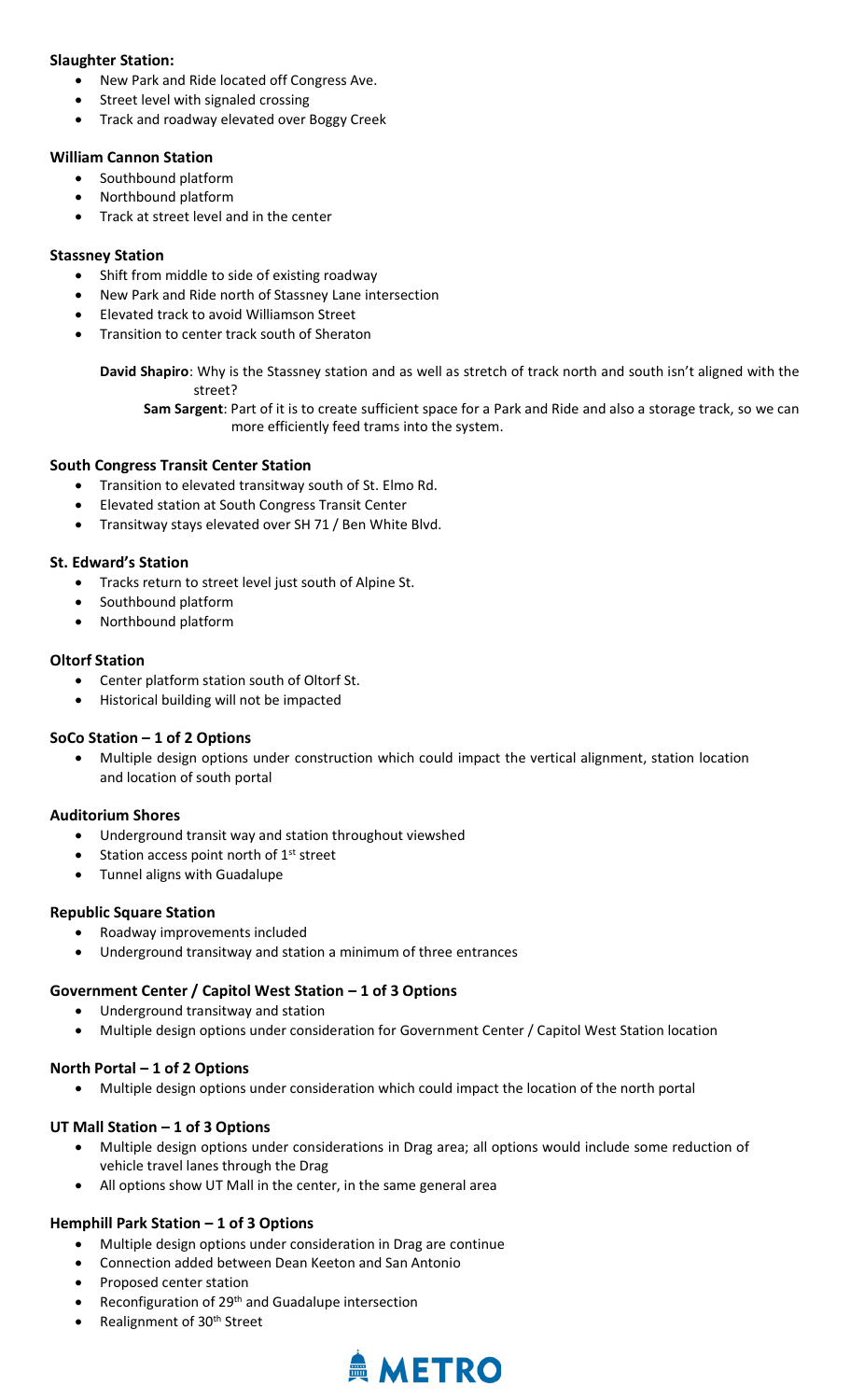**David Foster**: Would this alignment still be taking out the number of small businesses on this strip?

**Sam Sargent**: We've contacted the property owners about the alignment, but some of that information gets lost between landlord and tenant. Though we do need to make a better effort on contacting the tenants as well ourselves.

**David Foster**: If we're extending Dean Keeton for cars, should Project Connect be paying for it? Or should this come from the city's budget?

**Sam Sargent:** I believe that this cost is built into the Project Connect budget.

## **Hyde Park Station**

- Southbound platform
- Northbound platform
- May leverage Austin state Hospital property

## **Triangle Station**

- Center platform station in the heart of the Triangle development area
- Number of vehicles will stay the same through Triangle and North Guadalupe

## **Koenig Station**

- Street-level and center platform station south of Koenig
- Narrow right if way restricts or eliminates tree / furniture zone in some sections

## **Crestview Station**

- Connects multiple modes; improvements for bikes/peds and vehicles
- Elevated station design to be determined based on stakeholder and community engagement

## **Taylor Ephraim**: How would that impact the Crestview Station for the Red Line

**Sam Sargent**: It would give you the opportunity to keep the Red Line station in the same location. But lowering the elevation.

## **North Lamar Transit Center**

- Northern terminus of initial investment
- Leverage existing NLTC Park and Ride via pedestrian bridge

## **Runberg Station**

- Southbound platform
- Northbound platform

#### **Parmer Station**

- Southbound platform
- Tracks and station at street level
- Northbound platform
- Full and separated bicycle and pedestrian facilities proposed

#### **Tech Ridge Station**

- Tracks elevated to cross over I-35
- Tech Ridge Park and Ride Station plans to be developed further in the future

**Betsy Greenberg**: Peter Mullen is working on placemaking around the station. But I wonder in between station. What attention will they get. Some of the design options where the options are narrow have bikes, pedestrian, but no vegetation. So, I'm concerned about the shade for the pedestrians and bikes.

Sam Sargent: As we work through this part of the design process, a lot of the focus on the engagement process has been on stations. But you are right in bringing that up. There will be consideration made for the in-between areas, that will be addressed closer to procurement.

**Lu Fangda**: Where is the maintenance facility for the trams going to be?

**Sam Sargent**: Right now, our focus is finding a piece of land big enough. The minimum we need is 70 acres. That would need to be near the terminus of one of the lines. The most logical are right now near the Airport. We could do Tech Ridge, but that's too far away. In a perfect world, we'd want an area large enough for bus a rail yard and bus charging station.

#### **David Shapiro**: How much of the budget is dedicated to acquiring land?

**Sam Sargent**: I don't know right now, let me get back to you. Based on previous cities acquirement of land, Seattle spent 1/3 of their total budget on real estate costs.

#### **Taylor Ephraim:** What does the connection from the Blue Line to the Orange Line look like?

Sam Sargent: There's a lot of work going into the tunnel design, currently, it's going to be a Y shaped junction.